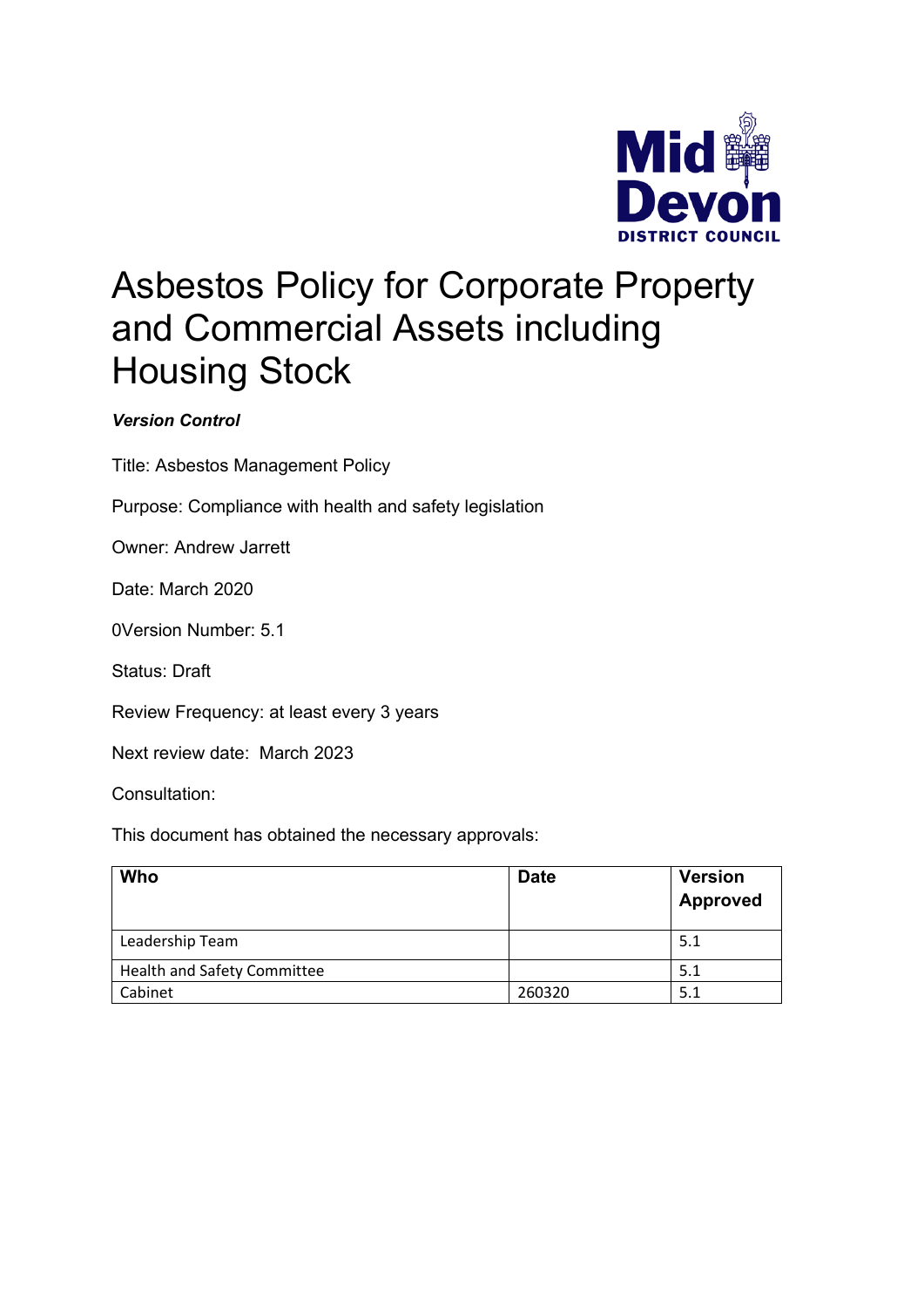# Asbestos Policy

# **1. Introduction**

This policy document refers to the Council's arrangements for managing the risks of exposure to asbestos by employees and non-employees within its activities.

#### **Staff involved with maintenance and survey of buildings, supervising such work, or issuing contracts should fully familiarise themselves with the contents of this document.**

Asbestos was widely used as a building material for many years, particularly between the periods 1950–1980 and can be found in a wide variety of forms, being used in all aspects of the construction process. The use of asbestos products for construction materials is severely restricted today, due to the long-term legacy of illness associated with exposure to the product.

There are six types of asbestos, the main types being:

- white asbestos (chrysotile);
- brown asbestos (amosite);
- blue asbestos (crocidolite).

All types of asbestos are considered dangerous and stringent control limits are set for personal exposure (0.1 fibres per cubic centimetre averaged over a continuous period of 4 hours).

There are a number of problems associated with exposure to asbestos namely:

- asbestos fibres are not detectable to the naked eye;
- the health effects of exposure can be fatal;
- the onset of symptoms is often delayed for decades after exposure;
- there is widespread public concern over exposure;
- asbestos was widely used in the construction industry and will be found in many pre-2000 buildings;
- it is not possible to determine that a material contains asbestos by visual examination;

– by law - exposure has to be rigorously controlled and monitored. It is not possible to identify asbestos by its colour as the age of the product and its combination with other products can alter the appearance.

Approximately 5,000 people die each year from asbestos-related diseases and this number is increasing year on year. Many of these deaths are from working in high risk industries many years ago with the emphasis now being on the maintenance trade. There are now much more stringent controls over the management of asbestos in the workplace to ensure that its presence is identified and an appropriate management plan put into place to prevent exposure.

The legislation relating to the control of asbestos in the workplace is extensive and is supported by Approved Codes of Practice and HSE Guidance Notes. This policy provides a general overview of how to manage asbestos in the workplace but does not provide guidance as to the safe treatment or removal of asbestos due to the specialist nature of the work and its applicability to a minority of employers, who by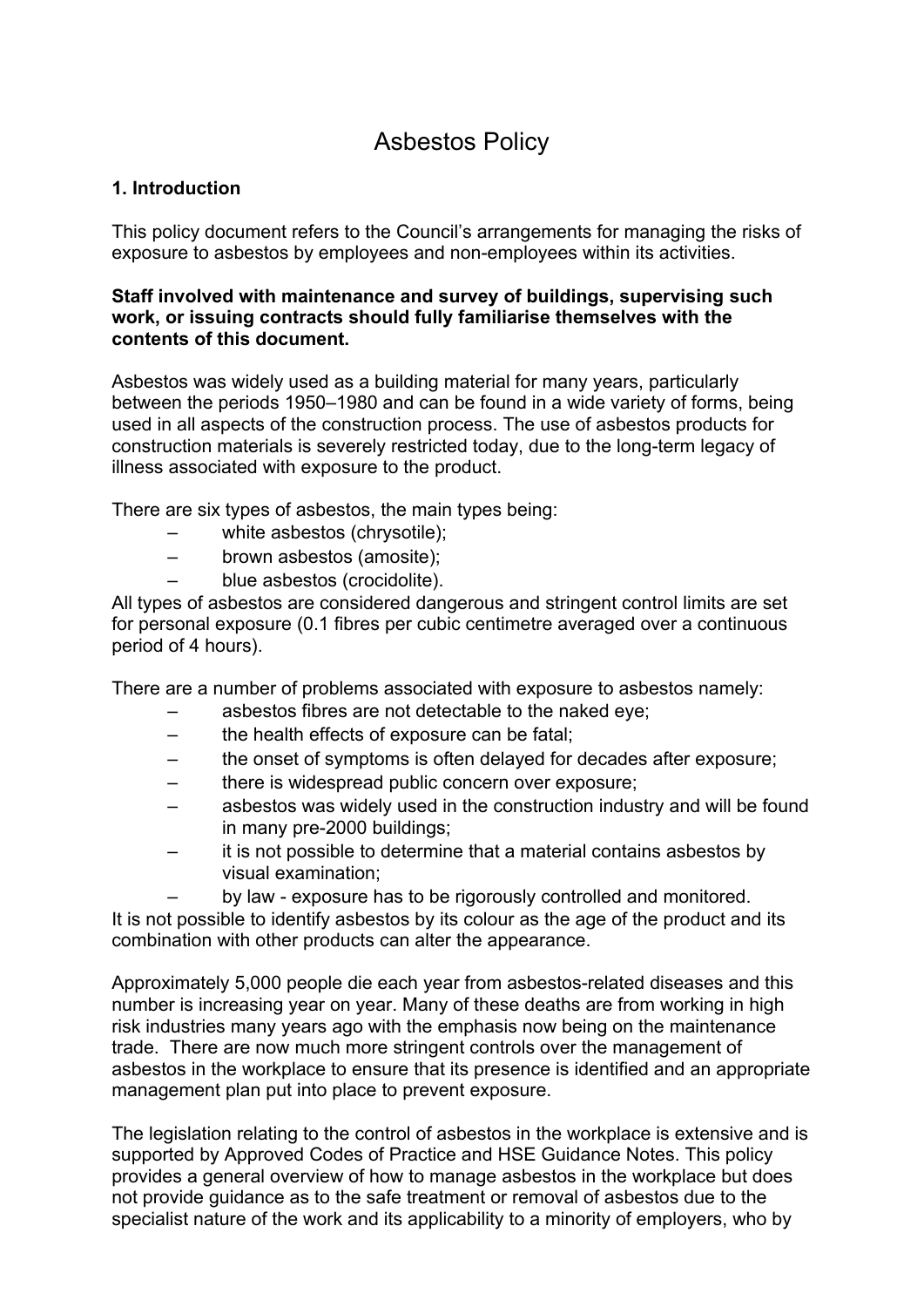the very nature of their business have to be fully aware of the legislative requirements. There are two types of contractor, licenced and unlicensed. We have operatives who are task trained to carry out unlicensed works and often ask external contractors to do the same, even if they are unlicensed. We would not ask an unlicensed contractor to carry out licenced work. These employers must be licensed by the Health and Safety Executive to work with asbestos. Mid Devon District Council is not licensed and must therefore employ external properly licensed contractors where required by law (see section 7).

Asbestos only cause's problems when fibres are released into the atmosphere, such as when it is being worked on, disturbed by nearby maintenance work, or where the material is friable and may suffer abrasion or there are strong air currents. If the asbestos is in a good condition and protected against damage, the danger will be negligible unless the material is being worked on. It should be noted that potentially more problems can be caused by removing sound and protected asbestos than by leaving it in place so, if depending on risk assessment the risk is considered to be low, it is best left undisturbed.

The supply and use of asbestos and asbestos-containing products is prohibited (except for a limited number of specified uses). Asbestos-containing products in use before 1 January 1986 (blue and brown asbestos), 1 January 1993 (other forms of asbestos except white asbestos) and 24 November 1999 (white asbestos) were permitted to be used, but their replacement must be of an asbestos-free material. Once an asbestos material has been removed arrangements must be made for its safe disposal.

# **2. Responsibilities**

Mid Devon District Council's policy on asbestos must ensure that type, condition and identified locations of asbestos are recorded and that this information is given to those persons who require it to protect not only themselves but others around them. The 'duty to manage non-domestic premises' requirement under Regulation 4 of the Control of Asbestos Regulations 2012 will apply.

The structure for delivering the "Duty to Manage" requirement is as follows;

# **The Council and the Chief Executive**

The Council is the employer with legal responsibility for health and safety and is the duty holder. Through delegation the Chief Executive has overall responsibility for health and safety including the duty to manage Asbestos. Both must support this policy to manage Asbestos by ensuring the allocation of resources including an adequate budget, suitable and sufficient equipment, personnel, time and training. Ultimately it is the Council fixed with legal responsibility.

# **Director of Finances, Assets and Resources – Strategic Lead**

The Strategic Lead has a responsibility to support this policy by ensuring the allocation of resources including an adequate budget, suitable and sufficient equipment, personnel, time and training.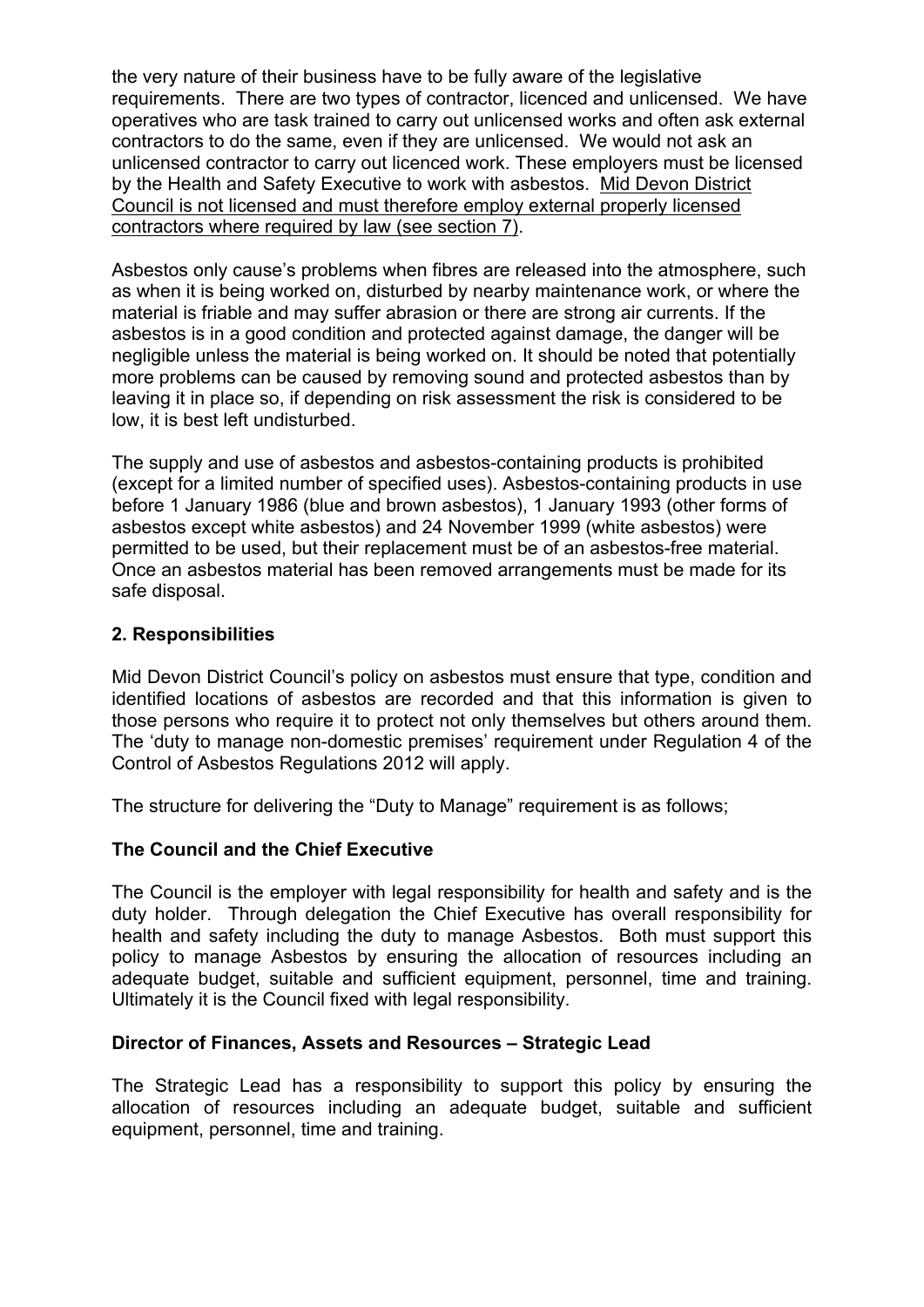The safe management and operation of Sites and Properties activities, including consideration of asbestos issues and compliance with the Asbestos Management Plan within the operational and investment estate.

Devolving the principal functions of Asbestos management to the Responsible Person for maintenance, projects and estates management.

# **Group Manager for Corporate Property and Commercial – Responsible Person**

Maintain an Asbestos Register identifying the locations and types of asbestos that are within the Council's control.

Make a point of checking the relevant Asbestos Register at the point where works are planned.

Ensure that adequate resources are made available to enable the arrangements to be implemented. Arrangements include management surveys by competent persons, analysis and removal by a specialist licensed contractors.

Carry out a risk assessment for all non-license work to confirm if the work is notifiable to the HSE using form ASBNNLW1 form Prepare and revise as necessary the arrangements for managing work involving non licenced asbestos and appoint competent contractors to carry out said work. (see section 5)

Ensure licensed works involving asbestos are carried out by competent contractors who are licensed with the HSE Asbestos Licencing Unit and that the work is notified to the HSE using the FODASB5 notification form (see [www.hse.gov.uk\)](http://www.hse.gov.uk/).

Ensure that where specialist technical expertise in relation to asbestos is not available within the Service, suitable arrangements are made to obtain this information as required.

Ensure that employees or relevant contractors are provided with all the appropriate information, instruction and training on work being undertaken in areas containing anything suspected of containing asbestos.

#### **3. Health Effects of Asbestos**

There are three main types of serious health risks associated with exposure to asbestos fibres:

*Asbestosis* **–** chronic obstructive lung disease.

*Lung cancer* **–** a fatal lung disease.

*Mesothelioma* – a fatal cancer of the outer lining of the lung and the peritoneum specific to asbestos exposure.

It is recognised that the largest group of workers at risk from asbestos exposure are workers involved in the repair and maintenance, refurbishment and demolition of buildings, including electricians, plumbers, joiners, and computer and telecommunication engineers – people who may encounter asbestos during their normal day to day work activities.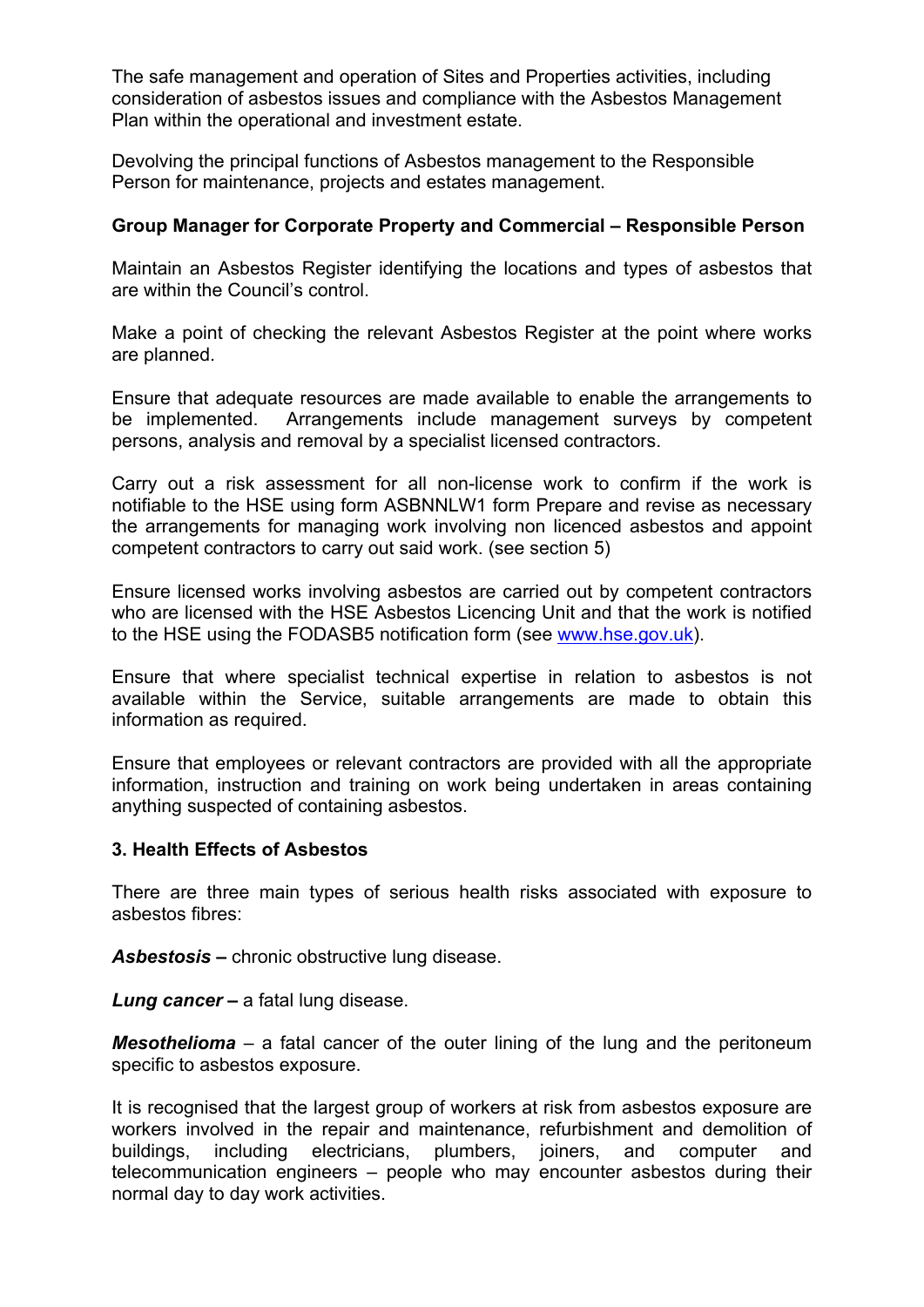# **4. Legislation**

The legislation relating to the management of asbestos in the workplace can primarily be found in:

– Health and Safety at Work etc. Act 1974 (general duties on employers and management of premises);

The general provisions of the 1974 Act are applicable to the management of asbestos in the workplace, particularly s 2 (duty towards employees), s 3 (duty to non-employees) and s 4 (duty of person having control of premises).

– Management of Health and Safety at Work Regulations 1999; The Management Regulations require employers to undertake risk assessments of the risks to health and safety arising out of, or in connection with, their business.

Duties are also placed in respect of co-operation and co-ordination where persons are sharing a workplace.

- Workplace (Health, Safety and Welfare) Regulations 1992; These Regulations place requirements on employers to maintain their buildings so as not to cause a risk to health and safety.
- Construction (Design and Management) Regulations 2015; These Regulations require clients to provide pre-construction information to persons carrying out construction work. Such information would include the results of any asbestos surveys undertaken in the premises. There is also a requirement to ensure that the 'health and safety file' is prepared and maintained for future reference.
- Defective Premises Act 1972;

The Act places a duty on landlords to ensure that tenants and other persons are safe (so far as is reasonable) from personal injury or disease that results from the defective state of the premises.

– Control of Asbestos Regulations 2012.

The Regulations set out the duties relating to exposure to asbestos and its correct management. The Regulations include:

- management in non-domestic premises (Reg 4);
- identification of the presence of asbestos (Reg 5);
- assessment of work that exposes employees to asbestos (Reg 6);
- plans of work (Reg 7);
- licensing of work with asbestos (Reg 8);
- notification of work with asbestos (Reg 9);
- information, instruction and training (Reg 10);
- prevention or reduction of exposure to asbestos (Reg 11);
- use of control measures (Reg 12);
- maintenance of control measures (Reg 13);
- provision and cleaning of protective clothing (Reg 14);
- arrangements to deal with accidents, incidents and emergencies (Reg 15);
- duty to prevent or reduce the spread of asbestos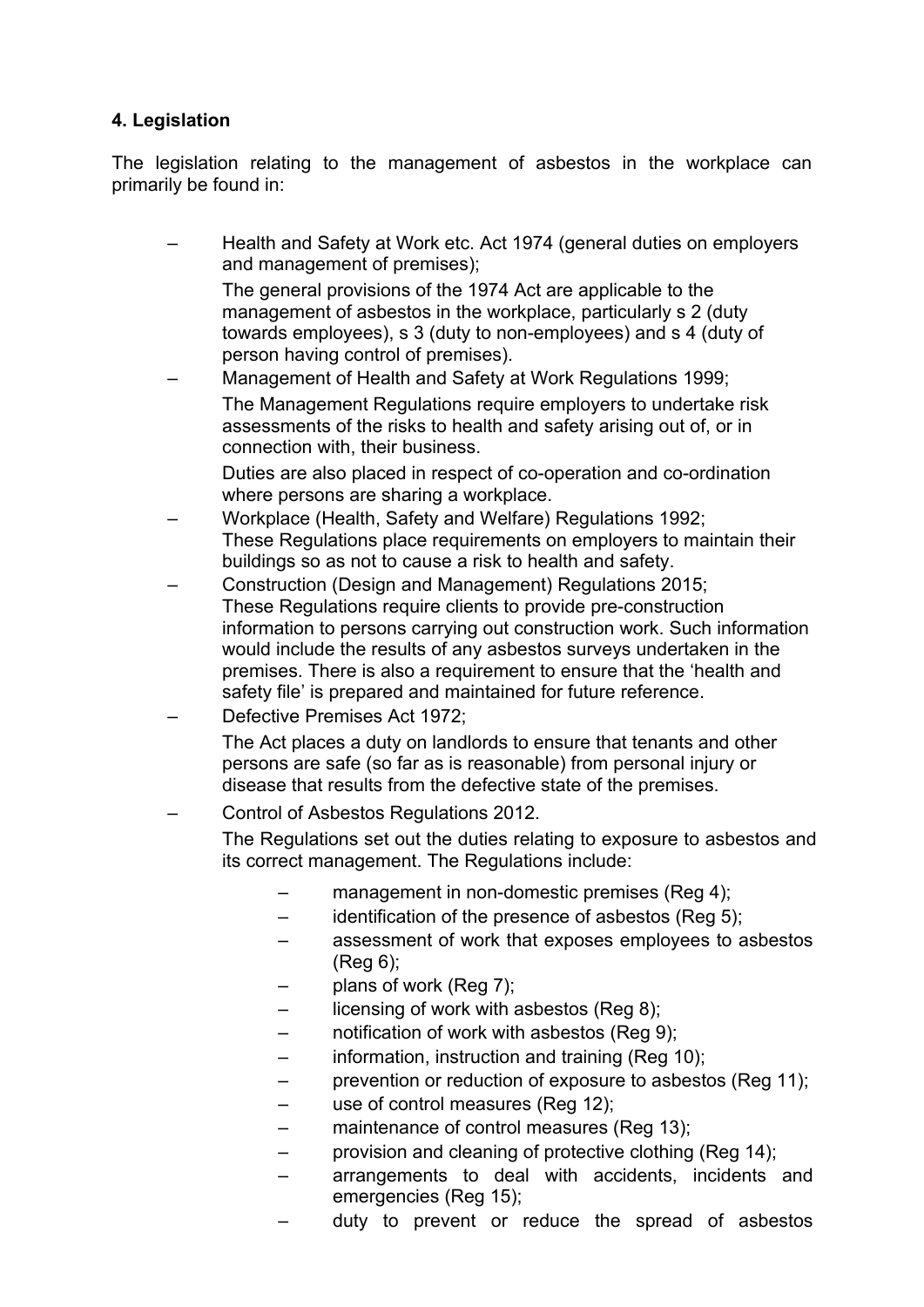(Reg 16);

- cleanliness of premises and plant (Reg 17);
- designated area (Reg 18);
- air monitoring (Reg 19);
- standards for air testing and site clearance certification (Reg 20);
- standards for analysis (Reg 21);
- health records and medical surveillance (Reg 22);
- washing and changing facilities (Reg 23);
- storage, distribution and labelling of raw asbestos and asbestos waste (Reg 24);
- labelling of products containing asbestos (Reg 27);

There are no specific laws or regulations regarding asbestos in domestic properties other than in respect of the common parts which are covered under the same legislation as commercial properties. The Council has a responsibility as Landlord in respect of the state of repair of its housing stock although the presence of asbestos in a property does not in itself constitute disrepair. There may be a need for repair or removal if the asbestos containing material is damaged or deteriorates. A Landlord's obligations in respect of asbestos in residential properties arise under the following legislation:-

- Housing Act 2004
- Environmental Protection Act 1990
- Landlord and Tenant Act `1985
- -- Defective Premises act 1972

# **5. Asbestos Licensing**

The 2012 regulations prohibit anyone from carrying out work with high risk asbestos e.g. insulation, asbestos coating or asbestos insulating board unless they hold a licence granted by the HSE (Health & Safety Executive). Therefore the Council's own services can only carry out work on non-licensed asbestos.

To be exempt from needing a licence the work must be:

- Sporadic and low intensity to be considered sporadic and low intensity the concentration of asbestos in the air should not exceed 0.6f/cm3 measured over 10 minutes; and
- Carried out in such a way that the exposure of workers to asbestos will not exceed the legal control limit of 0.1 asbestos fibres per cubic centimetre of air (0.1 f/cm3); and
- Meet at least one of four other conditions:
	- $\circ$  It is a short non-continuous maintenance task, with only non-friable materials (friability describes how likely asbestos containing material is to release asbestos fibres when worked on, so non-friable materials will only release a small number of fibres during work); or if it is a removal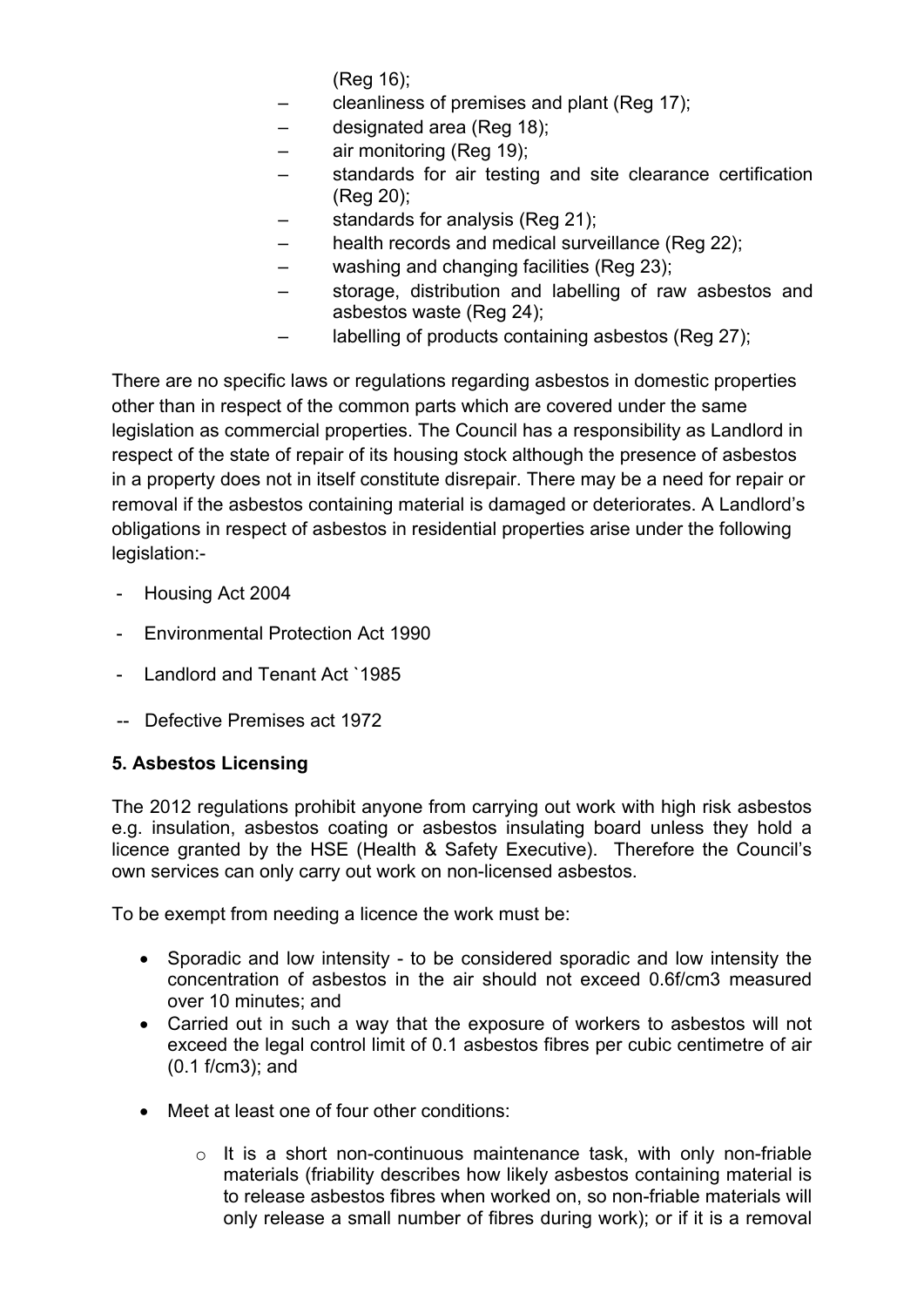task, where the asbestos containing material is in reasonable condition and are not being deliberately broken up, and the asbestos fibres are firmly contained within a matrix, e.g. the asbestos is coated, covered or contained within another material, such as cement, paint or plastic; or

- o It is a task where the asbestos containing material(s) are in good condition and are being sealed or encapsulated to ensure they are not easily damaged in the future; or
- o It is an air monitoring and control task to check fibre concentrations in the air, or it's the collection and analysis of asbestos samples to confirm the presence of asbestos in a material.

# **6. Notification of Non-licensed asbestos work (NNLW)**

The Control of Asbestos Regulations 2012 introduced the following requirements:

- Notification of certain types of relatively low-risk work on that does asbestos containing material not require the use of a licensed contractor. This notification is on-line here <https://extranet.hse.gov.uk/lfserver/external/asbnnlw1>
- Medical examination of those persons carrying out the work every 3 years (or shorter if advised by a doctor) while the employee continues to do NNLW
- Maintaining registers of work (health records)

Whether a type of asbestos work is either licensable, NNLW or non-licensed work has to be determined in each case and will depend on the type of work that is going to be carried out, the type of material being worked on, and its condition. The identification of the type of asbestos-containing material to be worked on and an assessment of its condition are important parts of the risk assessment that must be carried out before the work commences.

Work which does not usually require a licence includes:

- Small, short duration maintenance tasks where the control limits will not be exceeded
- Removing textured decorative coatings by any suitable dust-reducing method
- Cleaning up small quantities of loose/fine debris containing asbestos containing material dust (where the work is sporadic and of low intensity, the control limit will not be exceeded and it is short duration work)
- Work on asbestos cement products or other materials containing asbestos (such as paints, bitumen, resins, rubber, etc.) where the fibres are bound in a matrix which prevents most of them being released (this includes, typically, aged/weathered AC)
- Work associated with collecting and analysing samples to identify the presence of asbestos

See decision flow chart below.

# **7. Policy Application**

The following arrangements consist of a series of procedures which are intended to safeguard persons who may encounter the possibility of discovering asbestos in the course of their work and to ensure the safety of any premises occupants who may be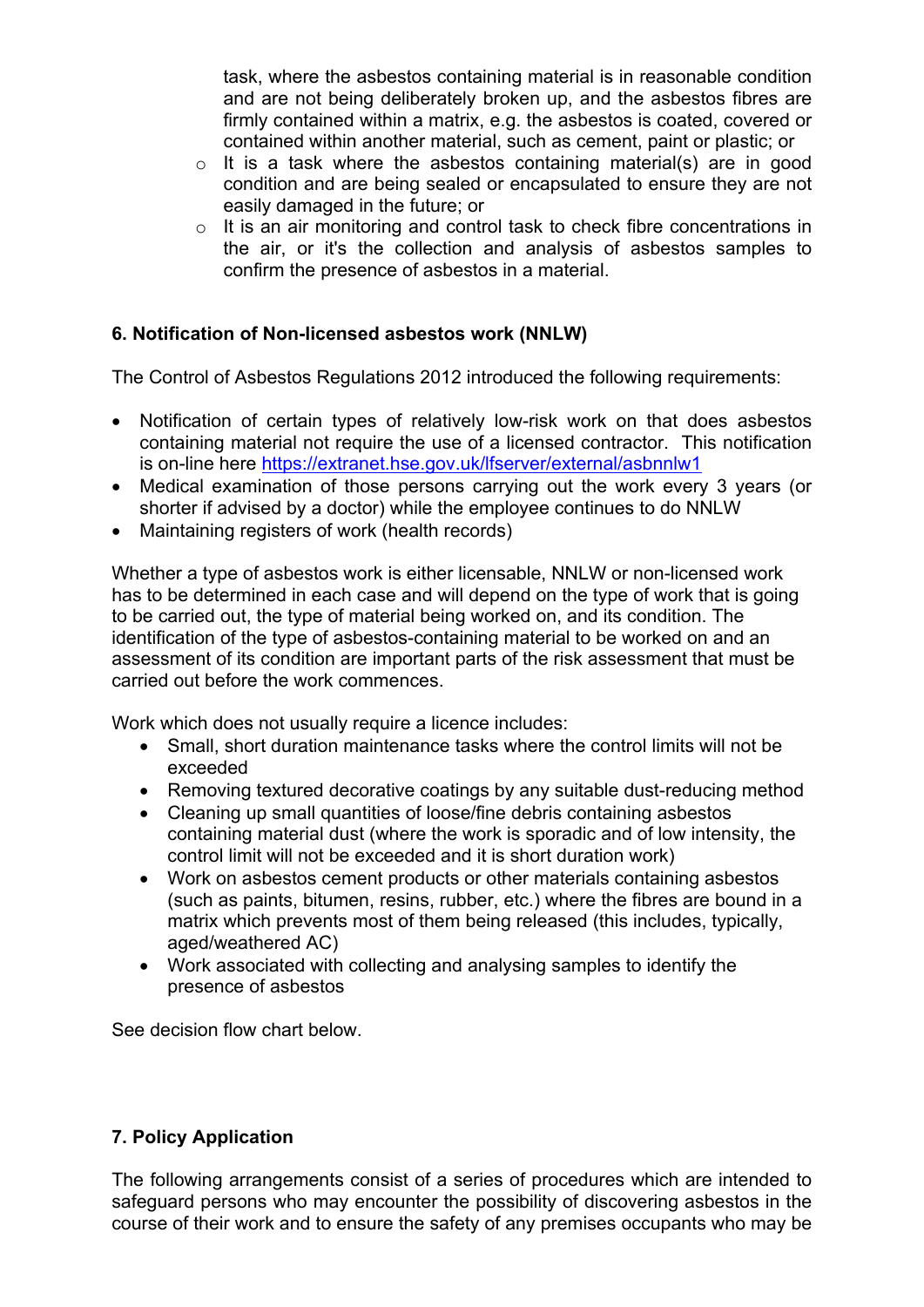affected by any associated works which may involve the disturbance of asbestos containing materials.

The Council will follow the same arrangements in respect of its housing stock as its commercial properties in order to protect its tenants and will ensure that it complies with its legal responsibilities as a Landlord of all Council assets including leisure centres and residential properties.

All reasonable practicable steps will be taken to ensure that Council employees, tenants, customers/visitors (e.g. leisure centre users) and contractors working on behalf of the Council will not be exposed to hazards associated with materials containing asbestos.

# **8. Asbestos Surveys**

The Health and Safety Executive (HSE) publication HSG264 Asbestos: The Survey Guide sets out how to survey workplace premises for asbestos containing materials and how to record the results in a usable form. A decision needs to be taken at an early stage as to whether to carry out a management or refurbishment/demolition survey – or a mixture of the two.

#### **Management Survey:**

Seen as a standard survey (previously known as Type 1 and 2 asbestos surveys, type 3 was the demolition survey) – these are concerned with the risk management of asbestos in normal occupation and will be less expensive, intrusive and disruptive than the alternative. The emphasis is on identifying asbestos containing material as far as is reasonably practicable and assessing the potential for fibre release during normal occupancy of the building and the activities carried out there – including during routine maintenance and repair e.g. redecoration.

# **Refurbishment and Demolition Survey:**

Where major refurbishment or demolition is planned, this is an intrusive examination of the building including sampling to identify and control the risks of asbestos release. Refurbishment can include projects where plant is removed from a building.

A systematic programme of surveying all Council owned domestic and corporate properties has been undertaken and as these are reviewed they will be brought into line with the current quidance HSG264.

# **9. Asbestos Register**

Data collected on site has been inputted onto the corporate Asbestos Register. The register will be updated as and when required

The information includes:

- Property information;
- Inspection method;
- Surveyor's detail;
- Site plans;
- Material detail;
- Sample analysis results;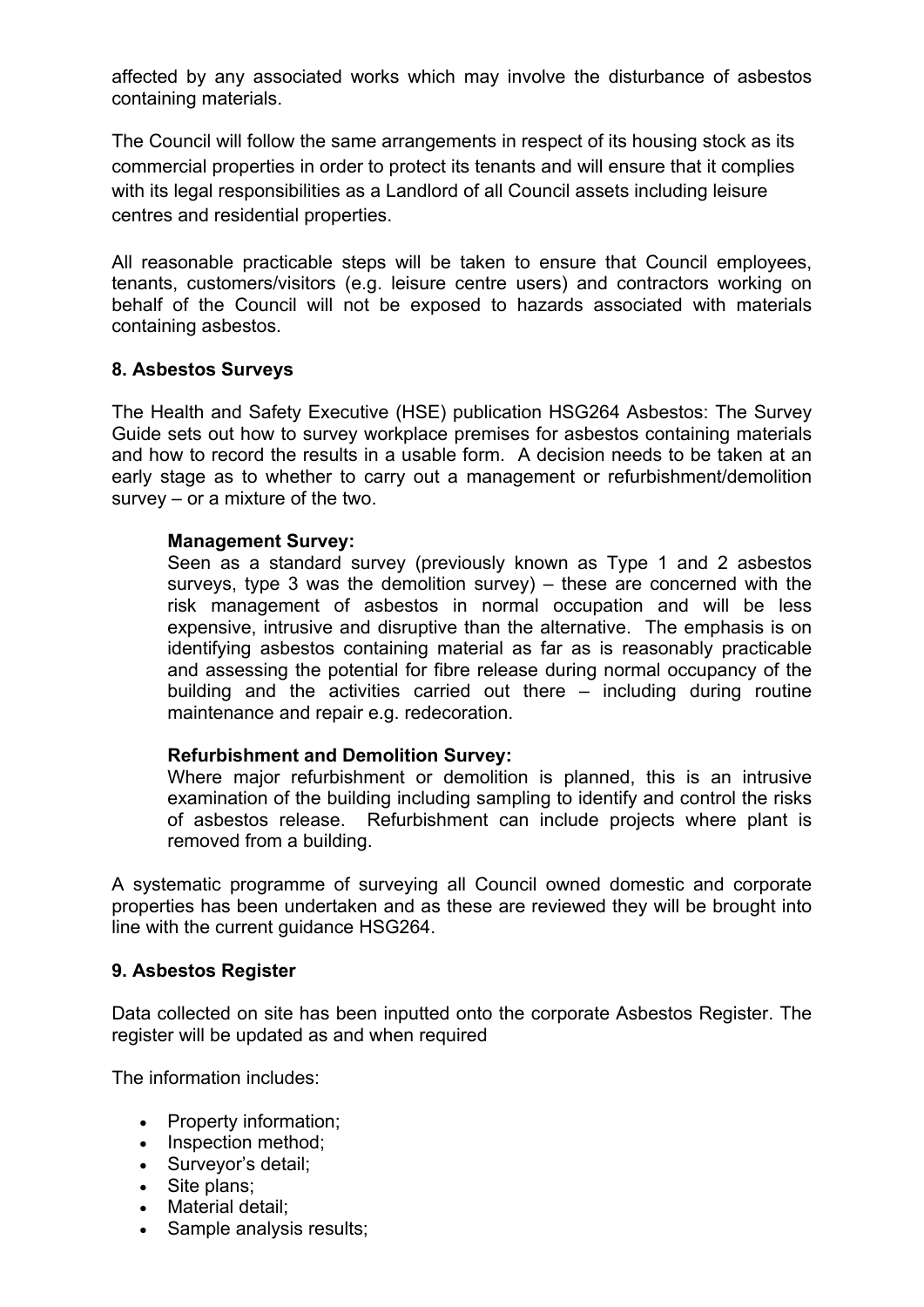- Material assessment:
- Priority assessment;
- Risk rating;
- Management recommendations

# **10. Material Assessment**

The condition of each asbestos element identified on site is assessed using the material assessment algorithm as defined in the HSE publication HSG264.

The assessment will depend on four different parameters:

- Product type
- Extent of damage
- Surface treatment
- Asbestos type

# **11. Assessment Score and Register**

The total score of material assessment and priority assessment gives the risk rating which is high, medium, low, or very low.

This is used to determine the management actions necessary for ensuring safety.

- High urgent action required
- Medium remedial works required
- Low/very low manage/maintain

All the information collected during the asbestos surveys will be recorded in the Asbestos Register.

The Asbestos Register of Council owned by the Group Manager Corporate Properties and Commercial and will be maintained in the Integrator software system.

Access to the Register will also be made available to property managers, Building Maintenance staff and contractors working on the property.

The public utility services, the fire brigade and others whose presence may expose them to possible risk from asbestos will have access to the council asbestos register as appropriate.

# **12. Information for Contractors**

All officers with the responsibility for issuing works orders will ensure that prior to the works commencing the asbestos register is consulted and the existence of asbestos is brought to the attention of the contractors in writing, clearly identifying areas which are known/presumed to have asbestos containing materials. In addition a **"Permit to Work"** will be issued to all contractors prior to commencement of both licensed and non-licensed work activities.

Where contractors arrive on site, they must be under instruction to report their presence and identify the tasks that they are to carry out to the responsible property officer. At this point the Asbestos Register located at the Old Road or Phoenix House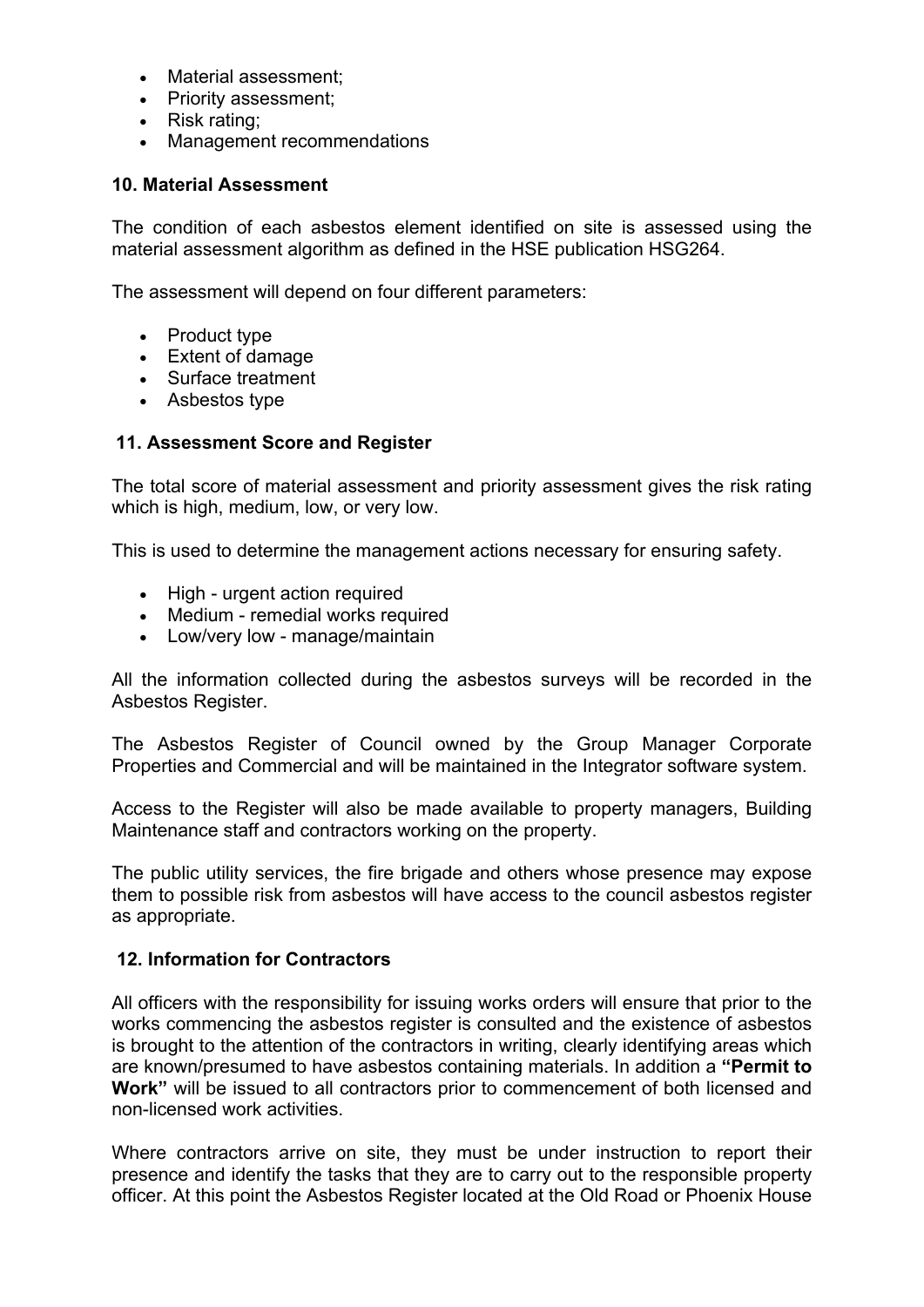must be accessed and the premises must be checked to confirm either way the information previously issued by the ordering officer.

Should the contractors discover any variances to the information contained in the asbestos register, this must be reported to the Manager responsible for Asbestos management to enable him to update the Register.

# **13. Asbestos Licensed Contractors**

A system of vetting and appointing suitable applicants for inclusion on the Council's standing list of asbestos contractors is operated. Contractors carrying out work on behalf of the Council are subject to performance monitoring and recording.

Only contractors who have been vetted and approved by the Group Manager Corporate Properties and Commercial shall be eligible to tender for asbestos work. These contractors will be reviewed every five years.

The Group Manager Corporate Properties and Commercial shall ensure that prior to any asbestos removal works being undertaken, the appointed contractors provide all relevant documentation required for works with asbestos.

This shall include:

- ASB5 notification form and plan of work
- Copy of their Asbestos Licence
- Company insurance document
- Company Health and Safety policy
- CDM Health and Safety plan as notified to the HSE
- Training records
- Medical Certificates
- RPE face fit test certificates
- Plant examination and test certificates
- Permit to work
- COSHH data
- Waste disposal arrangements

Documentation required on completion of the removal works shall include:

- Site diary
- Site induction records
- Daily enclosure and air lock inspection records
- Daily negative pressure units and vacuum inspection records
- Respirator inspection records
- Daily decontamination unit inspection records
- Operative showering records
- Working platform inspections
- Air monitoring and clearance certificates
- Personal air monitoring records
- Asbestos exposure records
- Waste consignment notes

# **14. Disposal of Asbestos Waste**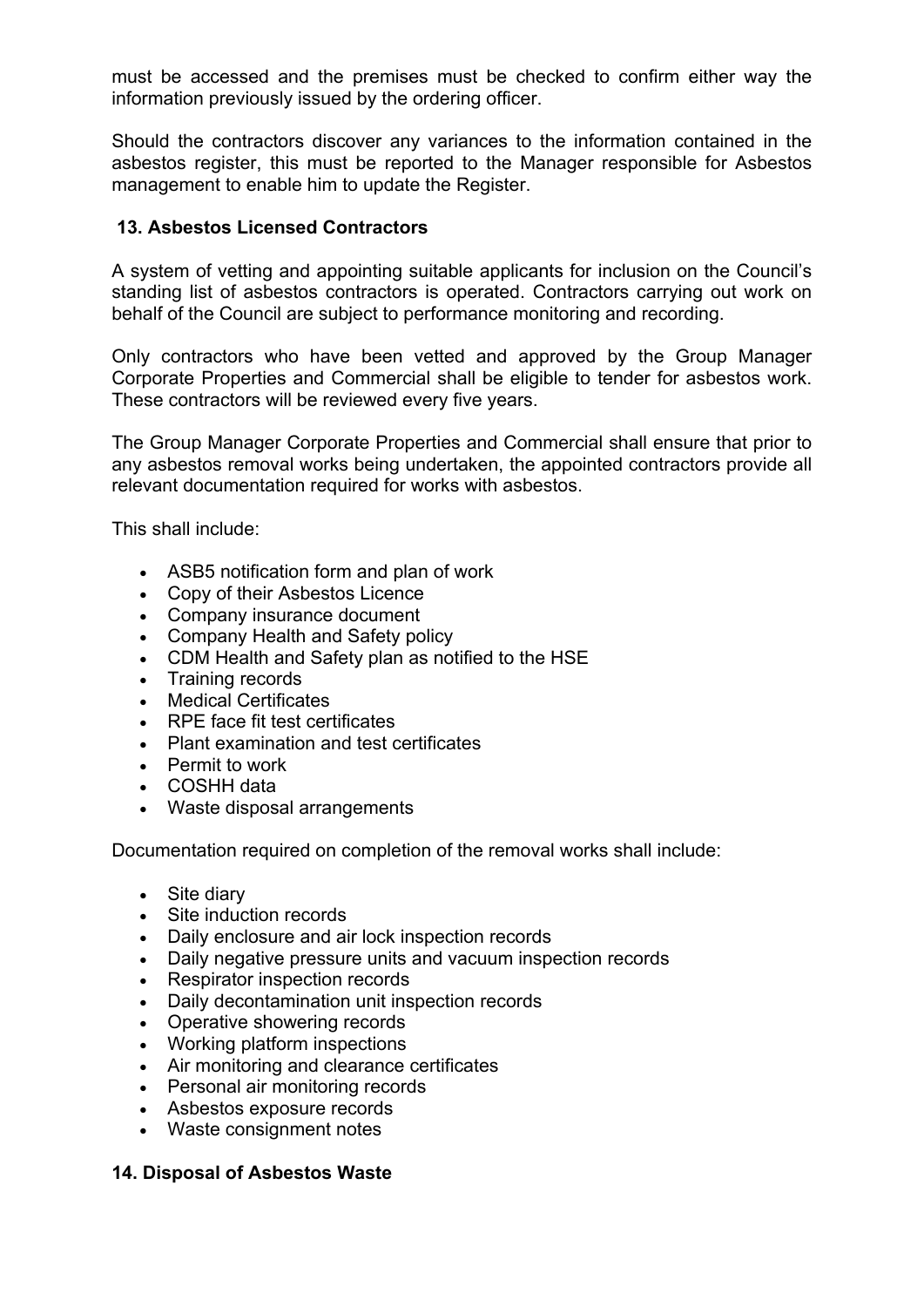The contractor used for the disposal of asbestos must be licensed for this by the Environment Agency.

All asbestos containing material shall be disposed of by double wrapping in labelled 1000 gauge polythene sheeting or bags, and transported by a licensed carrier to a landfill site correctly licensed to receive asbestos waste.

The disposal of asbestos material shall be the responsibility of the appointed contractor. As such, evidence of appropriate documentation for the consignment and disposal of asbestos waste shall be required prior to payment.

# **15. Disposal of Fly-Tipped waste containing Asbestos**

The Council (Group Manager Open Spaces and Waste Services) will be responsible for arranging for the removal of fly-tipped waste, which is suspected of containing asbestos. Where large amounts of fly-tipped waste (which is suspected of containing asbestos) are reported, the Environment Agency should be consulted on the collection and disposal methods to be used. A contractor appropriately licensed for the collection of this waste will be used and the costs of this re-claimed from the offender where possible.

# **16. Training**

All staff who may encounter asbestos during the course of their work shall be given the necessary training to be able to identify the situations in which asbestos may be present, to be able to recognise asbestos or similar suspect materials and to set out safe working practice to minimise risks to health and safety.

Persons in charge of buildings will be provided with appropriate training and information regarding accessing information from the Asbestos Register.

Surveyors will hold the BOHS Proficiency Module P402: 'Building surveys and bulk sampling for asbestos' qualification.

Induction training will be provided to all new staff falling into these groups.

# **17. Advice**

The Group Manager for Corporate Property and Commercial is responsible for Asbestos management, Group Manager for Public Health and Regulatory Services can be contacted for advice relating to management of materials suspected of containing Asbestos. If in doubt the rule is to leave it alone until risk assessed by a competent person.

If during the course of normal work practices suspected asbestos-containing material is encountered, the following procedures should be followed: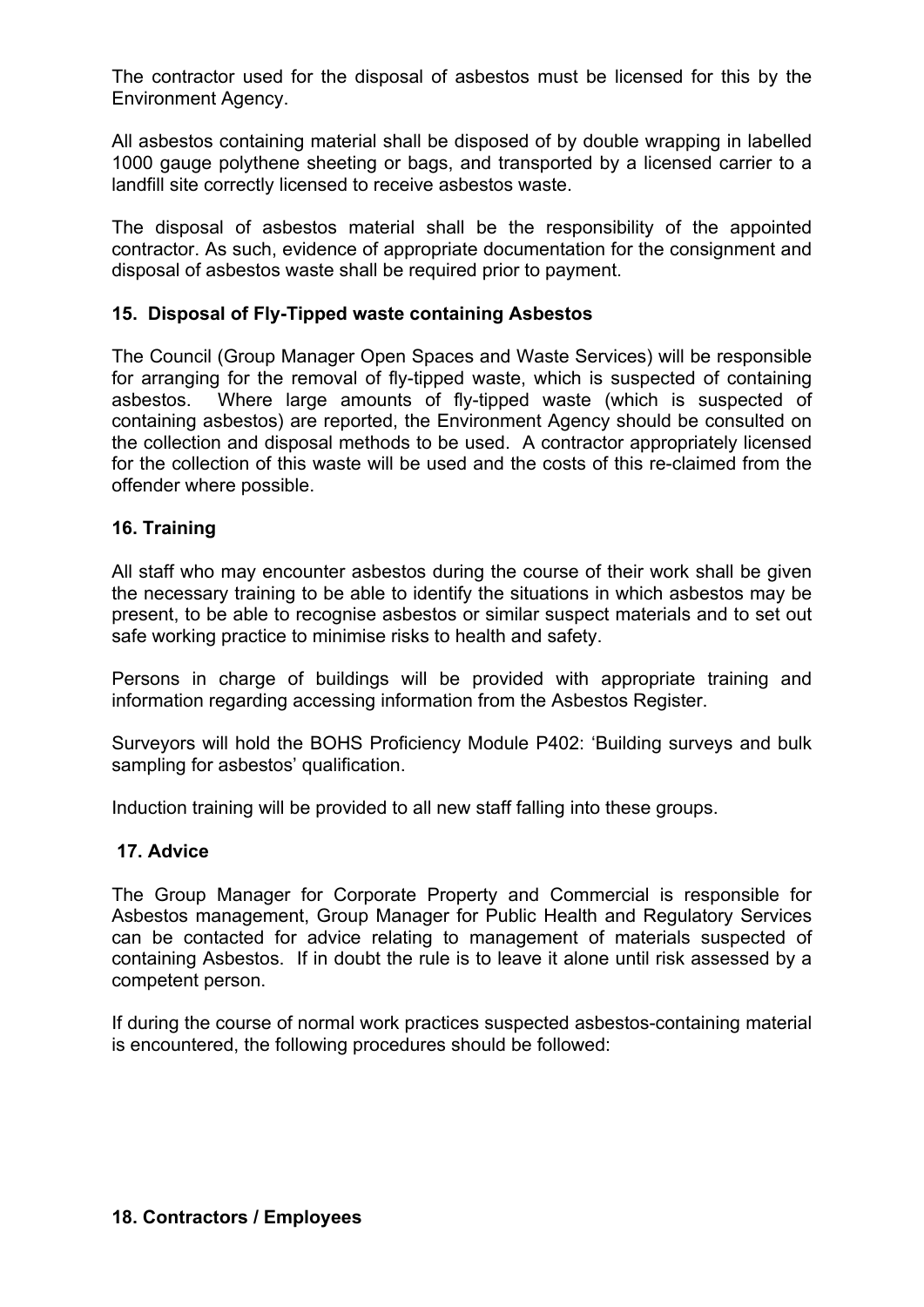# **Action to take on the disturbance of asbestos containing materials:**

- 1. **STOP ANY WORK**, remove and keep all persons out of the area. Where practicable close or seal or lock off the area. Do not remove any equipment or material.
- 2. Stop other people entering the area e.g. prepare and display a 'potential Asbestos hazard keep out' sign.
- 3. In the event of possible contamination with asbestos –do not panic; move to a safe area; wet affected clothing/footwear if possible; put on disposable RPE, coveralls and overshoes if available Seek advice from the Corporate H&S Officer.
- 4. Inform the line manager who will report the discovery to the Group Manager for Corporate Properties and Commercial who will inform the Corporate Health and Safety Officer.
- 5. The Group Manager for Corporate Properties and Commercial will arrange for the property to be inspected and for any samples or air tests to be taken if required and will keep the premises management and the Corporate Health and Safety Officer informed. Depending on the type and extent of the asbestos contamination - a specialist licensed asbestos contractor will be required to carry out the clean-up.
- 6. Following laboratory analysis the responsible Group Manager for Corporate Property and Commercial will advise the premises management and the Corporate Health and Safety Officer of the outcome and the proposed action.
- 7. On completion of any repair or removal work the Group Manager for Corporate Property and Commercial will advise the premises management and the Corporate Health and Safety Officer when the area has been made safe.
- 8. The Group Manager for Corporate Property and Commercial will ensure that all actions including areas where asbestos has been removed and analytical reports are included in the Asbestos register and advise the premises management and the Corporate Health and Safety Officer. In relation to the accidental exposure to asbestos, the employees' health records health records should be kept by Human Resources for 40 years after the date of any exposure or until the employee reaches the age of 80

For more information on asbestos go to [www.hse.gov.uk/asbestos](http://www.hse.gov.uk/asbestos)